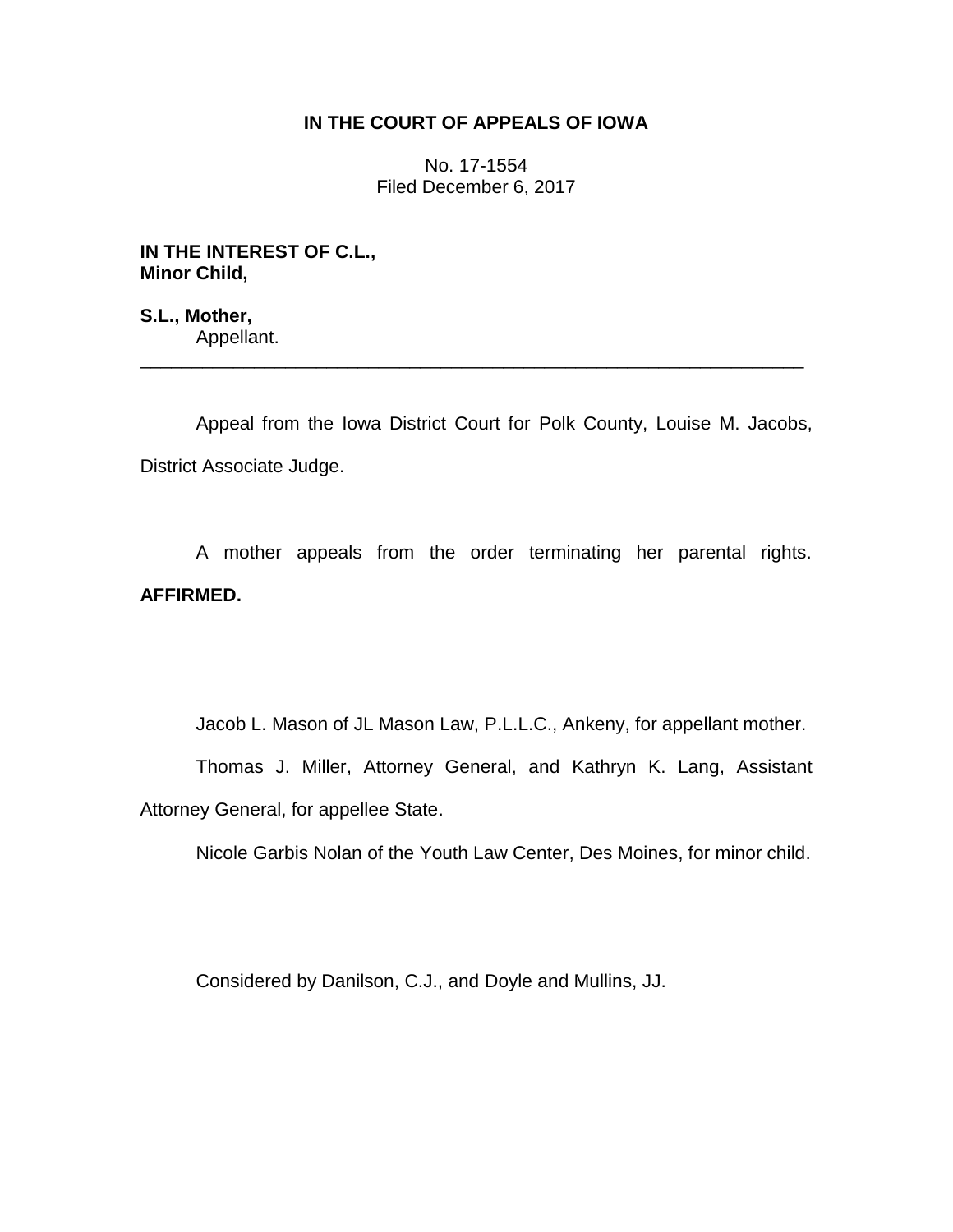## **DANILSON, Chief Judge.**

A mother appeals from the order terminating parental rights to her child, C.L., pursuant to lowa Code section 232.116(1)(g) and (h) (2017).<sup>1</sup> The mother acknowledges that grounds for termination exist but argues the court need not terminate her parental rights pursuant to Iowa Code section 232.116(3)(a) (child in legal custody of a relative). She contends the department of human services (DHS) did not investigate the maternal grandfather as a possible caretaker of the child and, if the child was placed with a relative, termination would have been unnecessary. DHS considered placement with the maternal grandfather and decided that he would not be an appropriate placement given his criminal history. In fact, the grandfather was still subject to supervision by a federal parole officer at the time of the termination hearing. Placement and a change of custody to the

 $\overline{a}$  $1$  Section 232.116(1) authorizes a court to terminate a parent's rights where:

<sup>(</sup>g) The court finds that all of the following have occurred:

<sup>(1)</sup> The child has been adjudicated a child in need of assistance pursuant to section 232.96.

<sup>(2)</sup> The court has terminated parental rights pursuant to section 232.117 with respect to another child who is a member of the same family or a court of competent jurisdiction in another state has entered an order involuntarily terminating parental rights with respect to another child who is a member of the same family.

<sup>(3)</sup> There is clear and convincing evidence that the parent continues to lack the ability or willingness to respond to services which would correct the situation.

<sup>(4)</sup> There is clear and convincing evidence that an additional period of rehabilitation would not correct the situation.

<sup>(</sup>h) The court finds that all of the following have occurred:

<sup>(1)</sup> The child is three years of age or younger.

<sup>(2)</sup> The child has been adjudicated a child in need of assistance pursuant to section 232.96.

<sup>(3)</sup> The child has been removed from the physical custody of the child's parents for at least six months of the last twelve months, or for the last six consecutive months and any trial period at home has been less than thirty days.

<sup>(4)</sup> There is clear and convincing evidence that the child cannot be returned to the custody of the child's parents as provided in section 232.102 at the present time.